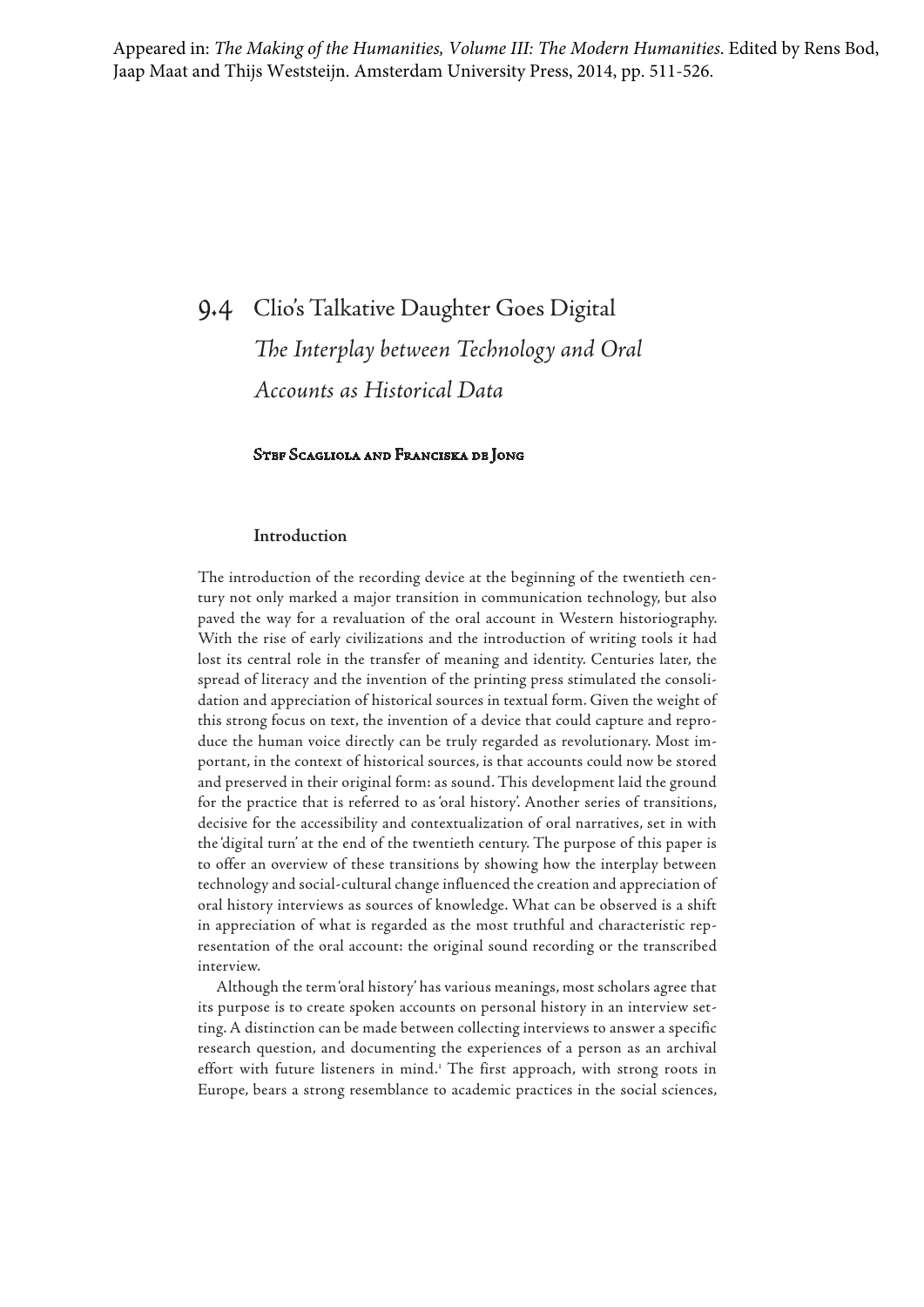and draws on a long tradition of investigative journalism. The second places oral history in the archival realm, and is strongly rooted in a tradition of nation-building, in which the state initiates projects that stimulate public involvement in the creation of shared cultural heritage. Researchers in the United States were the pioneers in using the method of oral history for this purpose.2

The paper starts off with a description of the change in status of oral sources in the late nineteenth century and the parallel technological innovation. The next stage presented is the early evolution of the practice of interviewing in relation to bearing witness to crises and conflict in the first half of the twentieth century. Then the emergence of the postwar social movement is described and its central role in developing a pluralist perspective on history by giving voice to minority groups through collecting life stories and making them public. The following section discusses the impact of the digital turn and the introduction of the Internet on historical culture in general and on oral history in particular. The final section deals with the potential of information and communications technology (ICT) for the accessibility and analysis of digital oral history.

## **Text defeats spoken word**

Contrary to what one would expect, oral sources were regarded as quite reliable until the professionalization of history as an academic discipline was heralded by the nineteenth-century Rankean school of historicism. Ranke and his disciples confined the search for historical sources almost exclusively to written documents that were found in archives produced by the state and other institutions,<sup>3</sup> and that were attributed the desired level of objectivity. They thereby rejected oral sources as a valuable asset of the historiographical paradigm, disregarding that, of course, many textual sources are the product of a sequence of witnessing, discussing, and passing on historical evidence to future generations.4

The retrospective oral accounts of sieges and battles documented by Herodotus and Thucydides, the founding fathers of history, are a clear illustration of the oral origin of many written sources. At the same time the opposing positions of these Greek pioneers show how timeless the debate is on how to weigh the quality and validity of oral accounts. Herodotus would include myths, rumors and tales in his documentation on the Persian Wars and relied on oral accounts of events that had happened long before his time. He would sometimes offer different versions of an account and ask the reader to choose. Thucydides, in contrast, did not regard himself as a 'storyteller', and based his accounts almost entirely on facts that he himself had witnessed or been told from firsthand witnesses and recorded: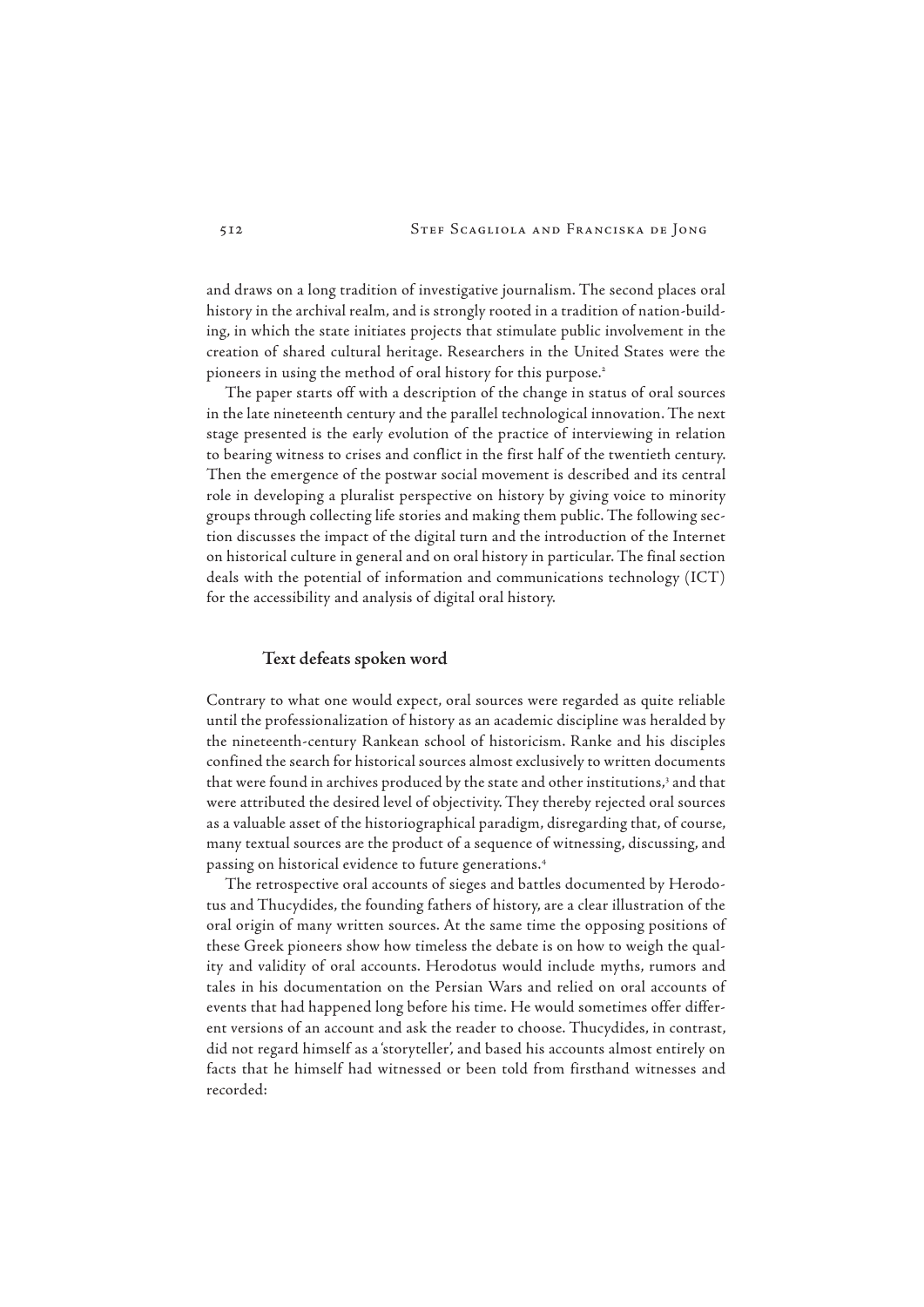And with regard to my factual reporting of the events of the war I have made it a principle not to write down the first story that came my way, and not even to be guided by my own general impressions; either I was present myself at the events which I have described or else I heard them from eyewitnesses whose reports I have checked with as much thoroughness as possible. (*History* I, 22)<sup>5</sup>

Thucydides acknowledged the importance of 'pathos' in a narrative as a technique to appeal to an audience. Nevertheless he chose to strive for truth and accuracy, for this would yield history having a long-lasting impact.

The evolving culture of documenting a phenomenon in all its details for the sake of a reliable historical record led to the development of history as an academic discipline with a distinct method of its own in the course of the nineteenth century.6 Moving from the pub and the marketplace to the lecture hall, a new class consciousness emerged that made 'ordinary people' less appealing as a historical source.7 Combined with the cumulative effect of three centuries of printing, and the central role attributed to historians in the process of nation-building, this profoundly changed the character of the profession. Historians were now trained to analyze what were perceived to be the building stones of academic history: printed and written documents. This came down to using sources that had been generated in the slipstream of the lives and policies of those who were the most influential and powerful.<sup>8</sup>

#### **Capturing the voice**

At the beginning of the twentieth century developments in communication technology and transport increased the pace of interpersonal communication. As the telephone offered the opportunity to discuss issues that would previously have been communicated through letters, the social function of documents changed gradually in the course of the twentieth century. As new generations of historians made it clear that archives contained only a biased selection of hand-picked written sources intended to legitimize or advocate a pursued policy, history based exclusively on the meticulous study of official state documents and diplomatic sources lost some of its standing.<sup>9</sup>

The first scholars to embrace the potential of recording technology were not historians but ethnologists. Already in the second half of the nineteenth century the interest in recovering (and sometimes 'inventing') cultural traditions such as ceremonies, customs and folktales, had shifted from local amateur historians to professionals. The focus on cultural identity expressed in objects, dresses, lan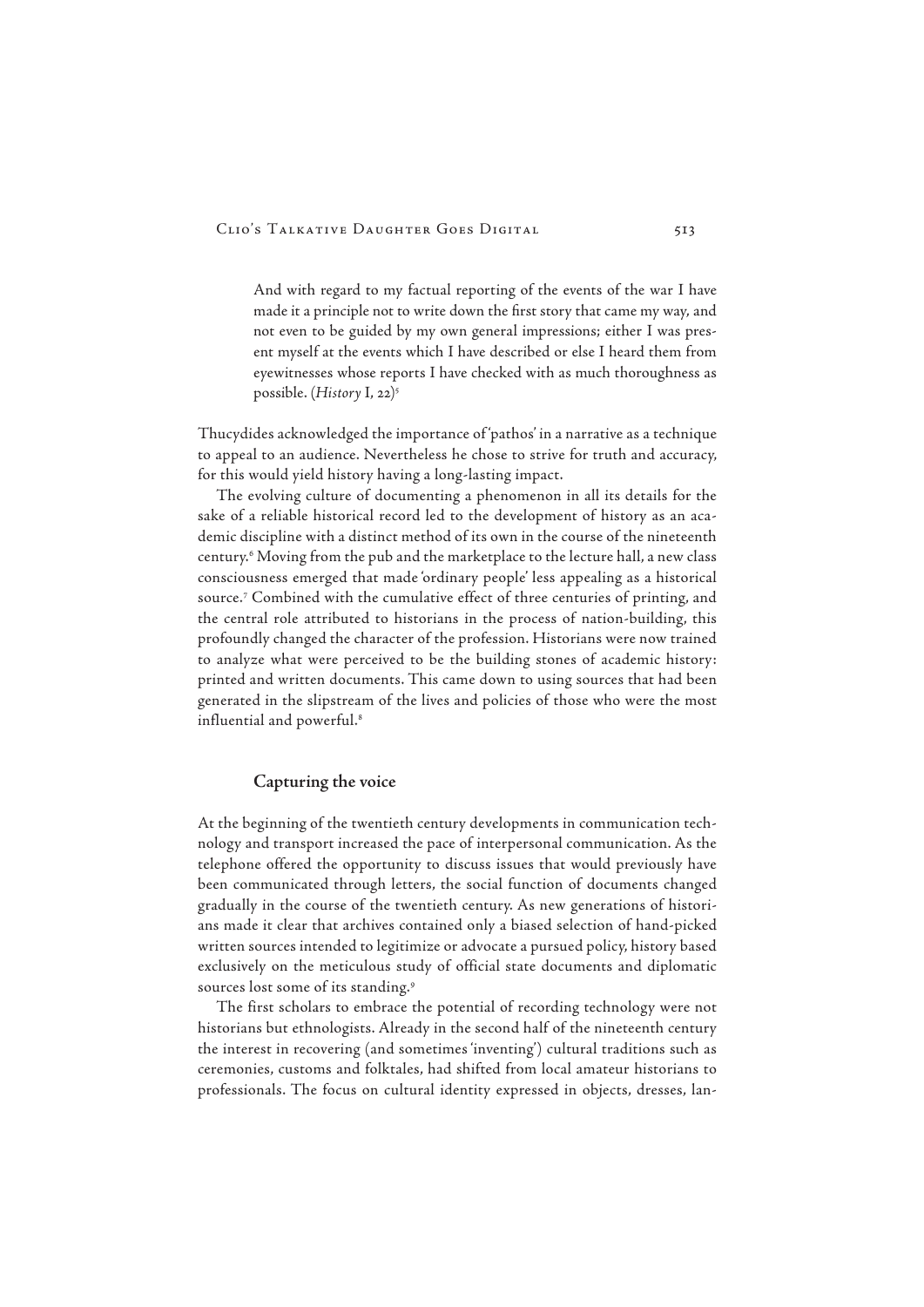guage and music makes it easy to understand their interest in capturing sound and images and their pioneering role in modern oral history.<sup>10</sup> The very first recording device, the phonograph, invented by Thomas A. Edison in 1877, would be taken along as equipment during research expeditions not only by ethnologists and linguists, but also by medical doctors, missionaries and colonial officials. Although expensive until the 1920s, these recorders were simple to use and could be easily transported, not being dependent on electrical power.<sup>11</sup> It is noteworthy that its use for documenting history was envisioned by Edison himself. In a long list of possible applications he also lists: 'The 'Family Record' – a registry of sayings, reminiscences, etc., by members of a family in their own voices, and of the last words of dying persons.<sup>12</sup> The conditions for actually applying the phonograph by introducing an affordable version and improving its performance, were created by Chichester Bell and Charles Sumner Tainter, with the introduction of wax cylinders.<sup>13</sup>

As always happens when new technology is introduced, there were reservations. Some writers even feared that the phonograph would be the beginning of the end of writing. An illustration hereof is a cartoon by Albert Robida that portrays Edison as a devil handing over a phonograph to Gutenberg.14 The Italian historian Benedetto Croce looked upon it as a folly:

> I am convinced that the realism of the phonograph, this cunning attempt to physically grasp the past, will not contribute to the increase of historical knowledge, just as attempts to evoke the atmosphere and impression of a past life do not enrich our knowledge; that very life is dead as a doornail and should be understood, not evoked.<sup>15</sup>

In Croce's view the peculiarities of the voice would distract and entertain, rather than increase the understanding of history. When listening to sound recordings or watching newsreels with speeches of Mussolini or Hitler today, we may be inclined to think that there is a kernel of truth in Croce's observation. Many will find it hard to believe that these demagogues could hold such sway over the masses with their theatrical gestures and shouting voices. However, with only the texts of these speeches, it would be even more difficult to understand their performative power and appeal to the masses. Still, it would take decades for many historians to appreciate that the original sound of spoken words reflects the human experience better than words transmitted in textual format.

The next step in technological innovation in recording human speech was the wire recorder invented by the Danish engineer Valdemar Poulsen in 1877. It would take until the Interbellum before its more successful successor, the tape recorder, was widely introduced. Both devices involve the use of a magnetizable medium that can capture sound waves and turn them into electrical signals.<sup>16</sup>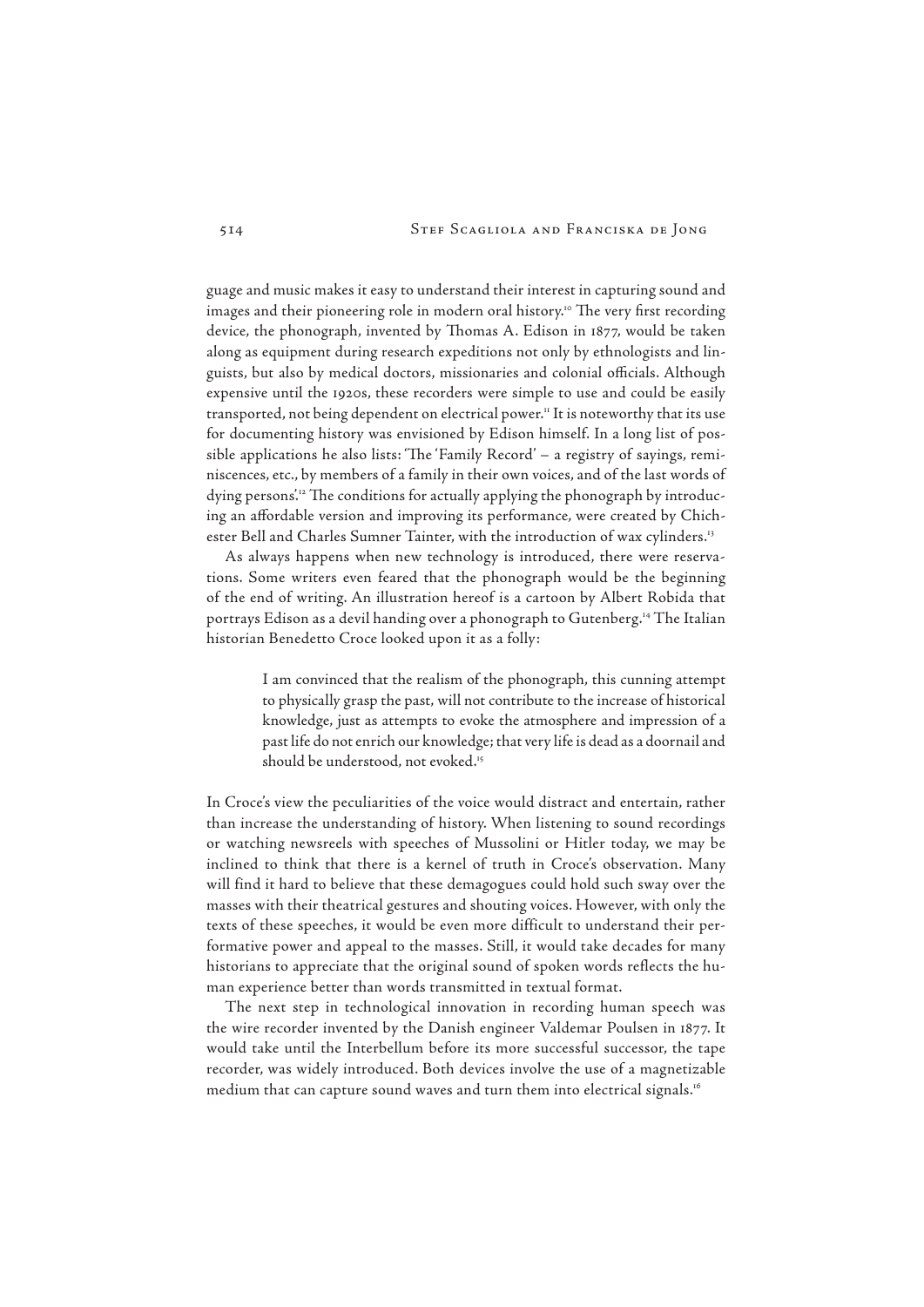#### **Personal experience with war and crisis**

The dissemination of the practice of documenting and recording interviews should be seen in the light of the emergence of the social sciences as instruments for social engineering in the two World Wars. In this period bureaucratic structures came into existence meant to manage large numbers of conscripts that were sent to the military fronts in other parts of the world. Military personnel were separated from family members and spouses, and on their return had to reintegrate into society together with large numbers of displaced persons. This pressed the social sciences to offer solutions. Besides, the first massive involvement in the circumstances of war by citizens who could write letters to their loved ones led to a culture of giving testimony about extraordinary experiences. While paper was still the main carrier of such testimonies, many memories remained in the minds of the people to be captured only decades later.<sup>17</sup>

An example of a folklorist for whom the context of war created unique opportunities was the German teacher Wilhelm Doegen. Having been granted access to all German prisoner-of-war camps during the First World War, he began to systematically record the languages, music and texts of prisoners from other countries with the intent to create a collection for a future 'Museum of the Sound'.18 In the United States the massive draft in 1917-1918 called for an adequate selection mechanism and interviewing became a method for psychological testing. This was repeated during World War II when more than half a million American soldiers were interviewed to document their mental and emotional lives.19

The connection between the social sciences and the Armed Forces was paralleled by that between history and soldiers' experiences at the battle fronts in the Second World War. Anticipating the Army's official history of the war, the US government initiated an extensive program that, in each theater of war, brought professional historians together to collect sources. One of these was the drafted journalist S.L.A. Marshall, who introduced the practice of gathering troops shortly after their engagement in battle in order to conduct group interviews. The purposes served by this practice were multifold: providing additional testimonies to military unit journals to improve efficacy of operations, giving participants the opportunity to relate their experiences in battle, and creating a basis for popular monographs to explain the war to wounded soldiers and new recruits.<sup>20</sup>

One of the first war-related projects to record extended interviews from the perspective of victims was initiated right after the end of the war in 1946 by the psychologist David P. Boder, of Latvian Jewish origin. Trained in Germany and Russia and emigrated to the US in 1932, Boder was determined to document the impact of extreme suffering on personality. Using a state-of-the-art wire recorder he traveled to displacement camps all over Europe, interviewing 130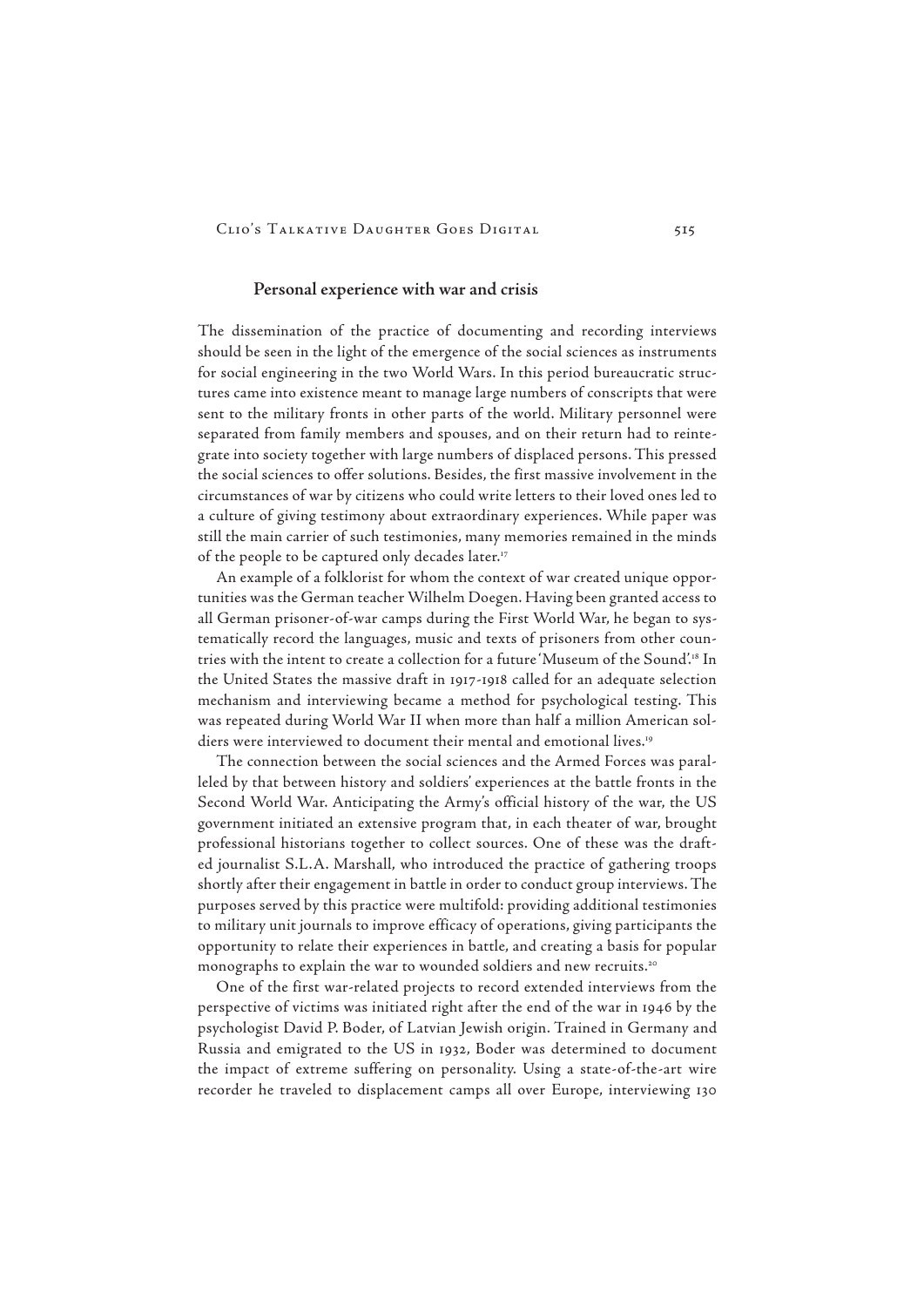persons in nine languages. At his return he not only set out transcribing the interviews but also submitted them to analysis, and commented on terms and narratives, with the intent of developing a systematic coding system for the various kinds of trauma. The transfer of knowledge on traumatic experiences to the broader American audience came in 1948, when he published a book, hoping that it would be helpful in advocating on behalf of the refugees for immigration to America.<sup>21</sup>

These pioneers in the archiving of oral sources illustrate the interest in capturing the thoughts and actions of people in extreme circumstances such as war. The focus was primarily on using technology for the purpose of documentation and the derivation of knowledge from the sources as a basis for publishing books. The potential and motivation to convey the material to large audiences was limited.

# **Pioneers in archives and academia**

The pioneering role of the United States in the establishment of oral history as an archival practice is connected to a policy of social engineering that aimed at forging unity in a multiethnic society in times of crisis.<sup>22</sup> Similar approaches can be found in other Anglo-Saxon immigration societies such as Canada, Australia and New Zealand.

It was Franklin Delano Roosevelt who introduced the Federal Writers' Project as part of the New Deal to support writers and journalists during the Great Depression. Among the many who set out across the country, equipped with pencils and manual typewriters, to compile local and oral histories, were famous names such as John Steinbeck, Saul Bellow and Studs Terkel. Since the interviews were conducted at a time before tape recorders were widely available, writers had to rely on their exhaustive notes and memory to capture each history.<sup>23</sup> The project led to the collection of more than 10,000 first person narratives, including accounts by the last generation of slaves.24 Although much effort was put in creating this archive, only decades later would the full potential of this rich collection be exploited.<sup>25</sup>

An initiative covering the lives of the famous and powerful was the establishment of the Columbia University Oral History Research Office in 1948 by the political scientist Allen Nevins. Nevins took the initiative out of concern for missing important information from the top level of society, as the introduction of the telephone had led to a dramatic decrease in written correspondence among prominent figures in the political, cultural and economic realm.<sup>26</sup> With his team, he set out to document life histories making use of first-generation wire recorders. It is striking that they treated the material as text, not as sound. In fact, the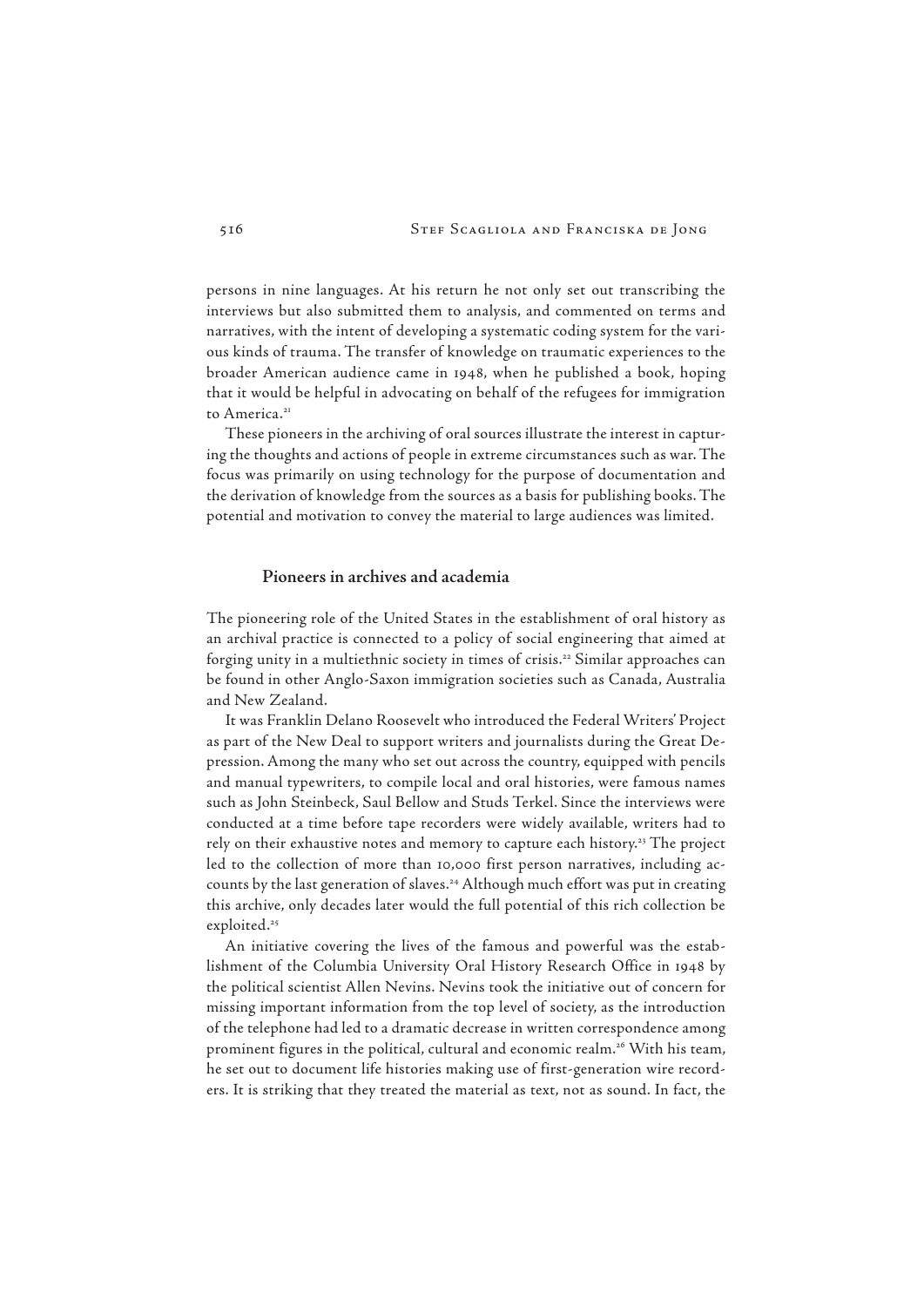officially catalogued date of the interview was that of publishing the transcript, not the one on which the interview had been conducted. Moreover, just as is usual with manuscripts before publication, the transcripts would be returned to the interviewees to check whether they contained mistakes or potential embarrassing or sensitive references. These were then taken out. The most radical intervention was the destruction of the original tapes, sometimes out of concern that the interviewees would dislike the way they sounded.<sup>27</sup> This tradition of arranging power to 'speak' for posterity was further institutionalized with the introduction of the 'Presidential Libraries' program in 1961 by the National Archives, that included interviews with the higher ranks of a political administration.

In other parts of the world, and in Europe in particular, the practice of oral history emerged from a long tradition of traveling investigations that would, at the end of the nineteenth century, evolve into academic social research.<sup>28</sup> For practitioners in this field, the focus was not on the elite, but on those who were poorly represented in written archives. When 'oral history' was introduced as a term for collecting oral accounts of past experiences, for this particular group it was just a new name for something that they had always been doing. What was new and coincided with the postwar political tide of activism, was putting their efforts at the service of history 'from below'. Another fundamental difference with the American archival approach was the social historian's exclusive relationship with the interviewees. While archival projects separated the creation of the interview from the end use, social historians argued that only those who had created the interviews should be responsible for their use and interpretation. This monopoly excluded other researchers from access to valuable sources, leaving the enormous potential for reuse unexploited. In the 1960s a heated debate evolved around this issue. During the founding meeting of the US Oral History Association in 1967 the archivist Philip C. Brooks stressed the advantages of the archival approach: 'The person who is collecting a stock of evidence for other researchers to use is almost by definition to be [*sic*] doing a more objective job than the one who is writing his own book, especially one that has a case to prove<sup>',29</sup> This stance does not take into consideration that the archival interview cannot anticipate the variety of research questions of future listeners. Of course, for the study of topics pertaining to the recent past, accounts collected in a setting with an exclusive relationship between researcher and interviewee that offer the possibility to probe for certain details, may be preferred over interviews conducted by someone else with a less specific goal or topic list, that have been deposited in an archive. Yet this advantage of direct contact becomes irrelevant with the unavoidable disappearance of generations of eyewitnesses. Oral accounts of the lives of the last American slaves and of the daily routine in the trenches of World War I, can now only be found in archives.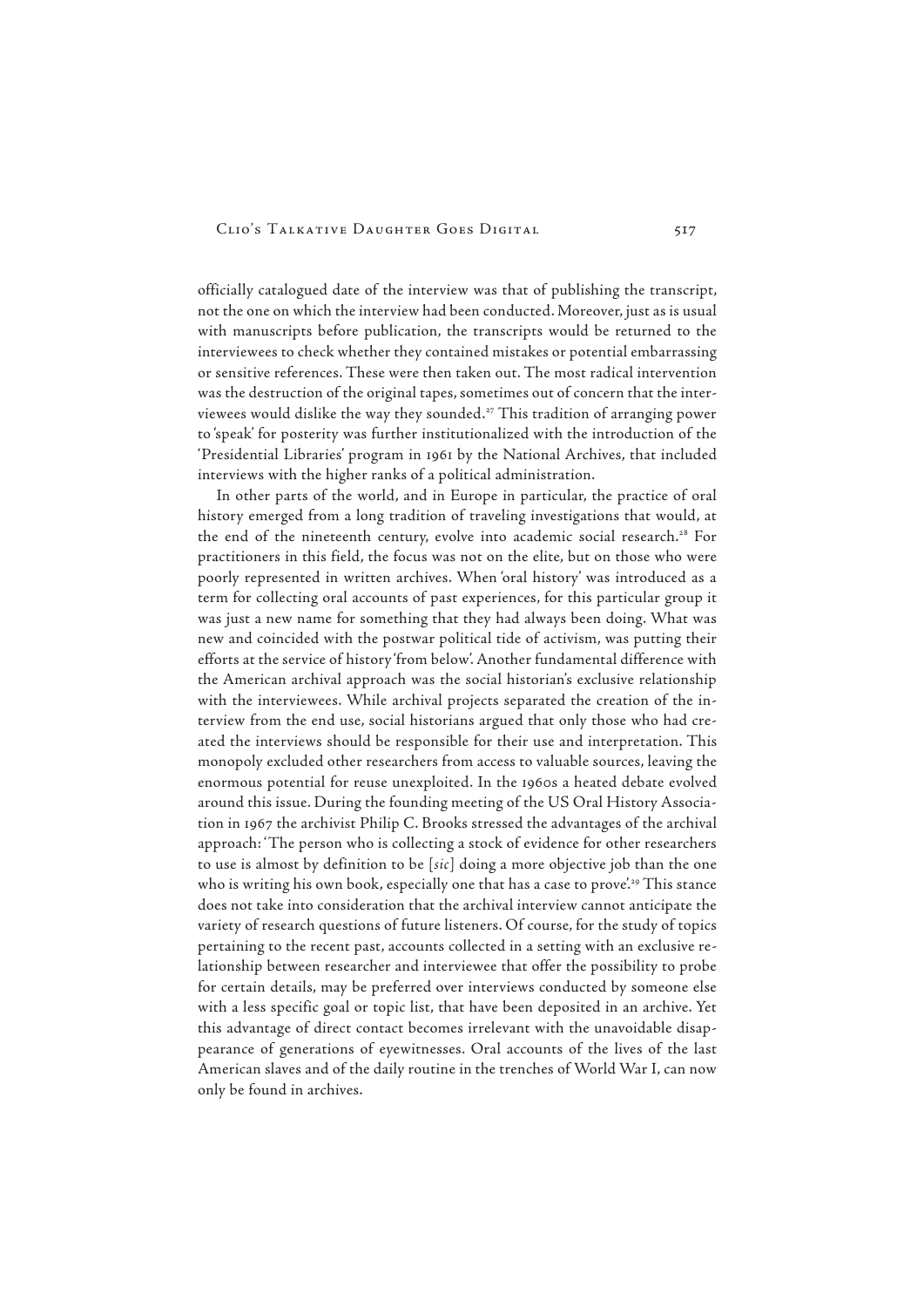Stef Scagliola and Franciska de Jong



Fig. 28: The British historian Paul Thompson among his books

The scholar to be accredited the pioneering role of facilitating the reuse of life stories is the social historian Paul Thompson, who led the first national oral history project in Great Britain in the early 1970s. He collected 537 interviews about family and work with so-called 'Edwardians', people living during the reign of King Edward VII between 1901 and 1910, and opened them up to other scholars. It was a decisive step that paved the path for the archival tradition in Great Britain, which would later be picked up by the Imperial War Museum and the British Library [Fig. 28].30

Despite the differences between archival and research-generated oral narratives, in both approaches a traditional appreciation of the sources persisted. Out of defense against criticism from positivist historians, oral historians tended to regard their interviews as mere data from which the 'objective' historian extracted facts that could be tested for their accuracy, verifiability and representativeness.<sup>31</sup> This attempt to gain credibility did not convince the American historian Barbara Tuchman, who lamented that the 'tape recorder is a monster with the appetite of the tapeworm that facilitates an artificial survival of trivia of appalling proportions<sup>'32</sup> Her comments seemed to foresee what according to some would be brought about by the digital turn twenty years later.

#### **The memory boom, the cultural turn, and the digital turn**

At the end of the twentieth century a paradigm shift in oral history occurred that was shaped by the interplay of three powerful social, intellectual and technological forces: the popularization and democratization of historical culture,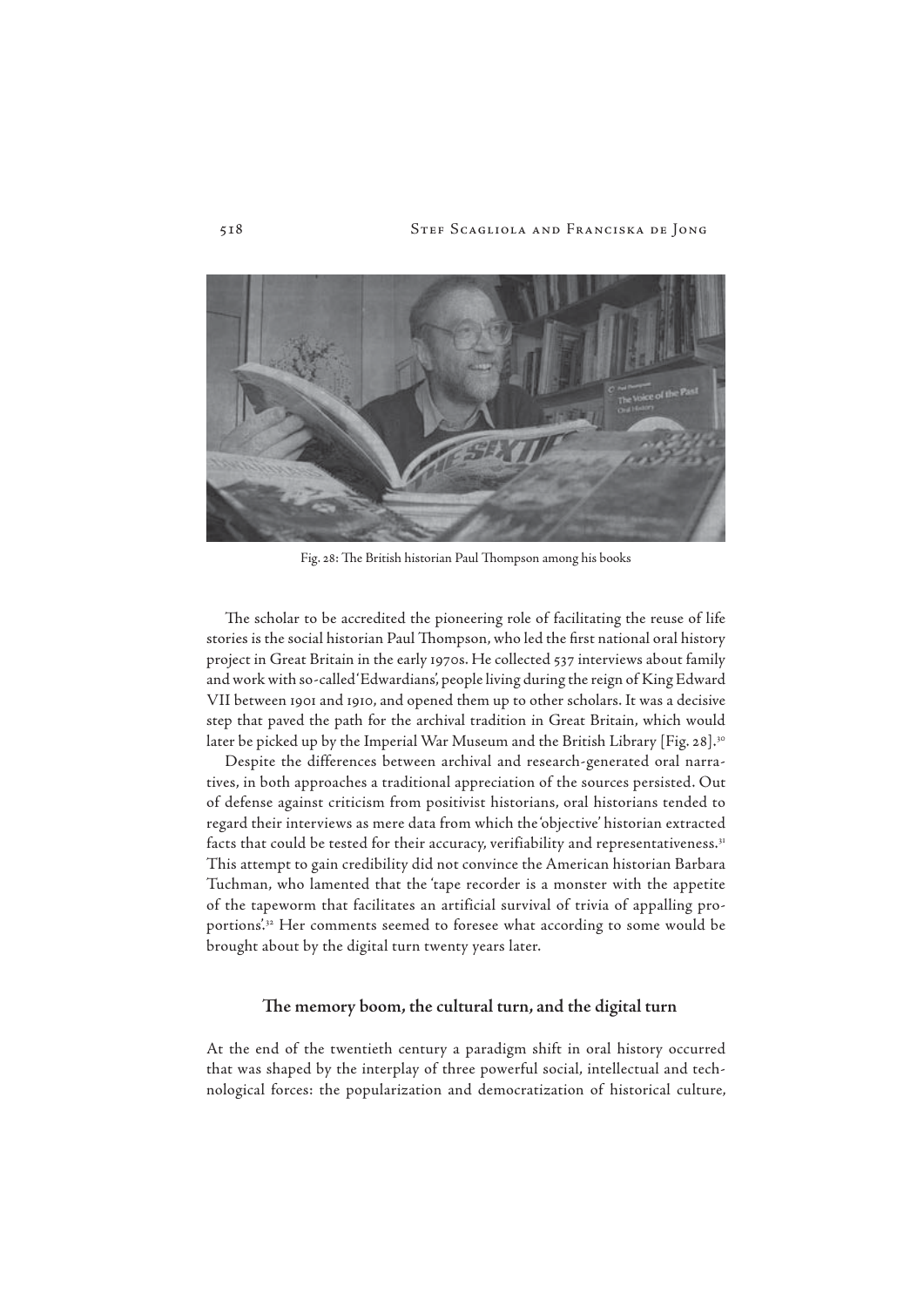the postpositivist appraisal of sources as construction of meaning, and the digital revolution that set in the late 1990s.<sup>33</sup>

The first manifested itself in the proliferation of the production of personal memory and the interest raised in it.34 The combination of affluence, higher education, individualism and mass media fostered an historical culture that was no longer the exclusive domain of professional historians. This not only led to less visible hierarchies of authority but created a strong demand for personalized history, turning identity into a commodity that can be consumed by anyone in leisure time.<sup>35</sup> The economic component of this new demand created new job opportunities for academically trained historians, but at the same time problematized their professional ethics. This process of democratization could draw on the firmly grounded position of 'history from below' that oral history had already established in the 1970s and 1980s.<sup>36</sup>

The second change that influenced the practice of oral history was the transformation from the search for information in the narratives into an appraisal of the narratives as constructions of meaning. Instead of objective information on the past they were now considered to be a type of data that merely offered an interpretation of the past conveyed through the agency of memory and language. Subjectivity and memory became key concepts in this new approach and the 'objective observer' was now expected to reflect on his role and influence in the interaction between interviewer and interviewee. This transformation was part of a much larger shift in paradigm, often referred to as the 'linguistic turn' or 'cultural turn', and had the effect that scholarly work in oral history moved from social history to cultural studies.<sup>37</sup>

With this new orientation the speaker's subjectivity, his or her biases, failing memory and distortions, were no longer problematic, but clues to how people make sense of experiences of the past in the present. In the words of a leading theorist on oral history Alessandro Portelli: 'Oral sources tell us not just what people did, but what they wanted to do, what they believed they were doing, and what they now think they did'.<sup>38</sup> Portelli argued for more listening and less reading. In his view the practice of transcription denied the reality of oral sources, by not considering the value of tone, volume, range of sound and rhythm of speech.<sup>39</sup> The contemplative nature of this line of research reinforced the already existing multidisciplinary potential of oral history connecting it to disciplines such as biographical and literary studies, linguistics, communication and narrative studies, folklore studies and interdisciplinary work exploring the relationship between memory, narrative and personal identity.40

The effects of the cultural turn and considerations of the nature and impact of narratives were duplicated with the expansion of digital video recording as an option in the late 1990s. In combination with the disseminative power of the digital turn, this led to a third major shift in the practice of oral history.<sup>41</sup>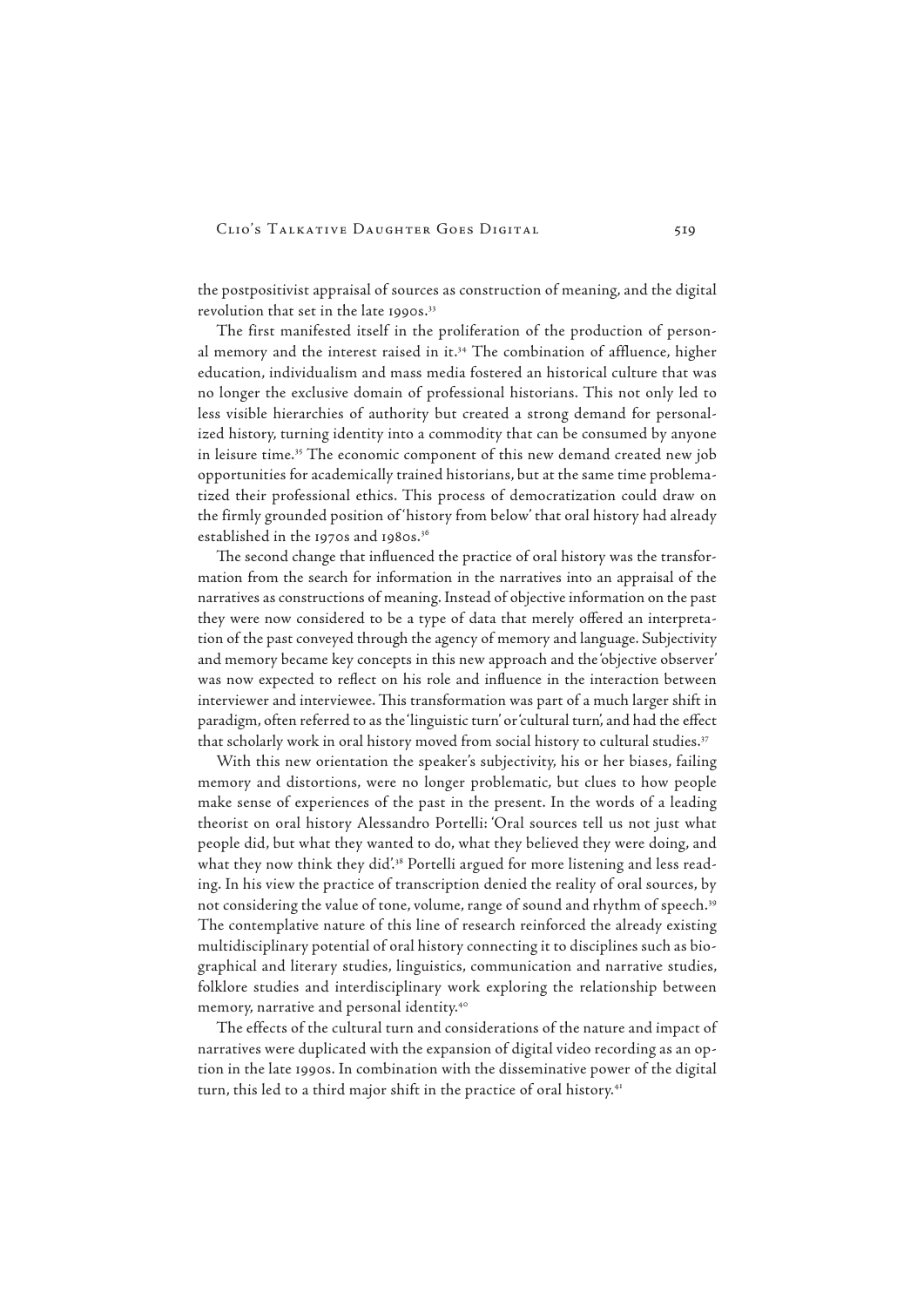Digitization and the World Wide Web made unlimited reproduction and distribution of oral history transcripts and sound files possible, bringing technological and ethical issues regarding copyright, accessibility and control of data at the center of the debates on oral history.42 Direct online access to the original spoken narrative became possible, and by adding subtitles, access to videotaped oral history can even be offered across the borders of language. The most compelling illustration of what multilingual video oral history has to offer is the Shoah Visual Archive with video narratives of 52,000 survivors of the Holocaust collected in fifty-six countries in thirty-two languages [Fig. 29 below].43

Although the advantages in terms of massive involvement in online oral history are evident, the wide range of online digital encounters with historical accounts and the diversity of personal narratives to be found online calls for some scholarly guidance in the form of digital source criticism. The boundaries between community engagement, entertainment and carefully designed oral history projects that yield valuable sources for academics are not always clear. Moreover, when an appealing narrative that represents the view of an underprivileged group, although historically inaccurate, gains strong public support, the perspective of historians can lose authority. A critical stance should also be taken with regard to the dominance of state-funded oral history projects on the Web. Contextualization of digital oral sources is therefore vital to understand the current battle between memory and history.

## **Immediacy and hidden layers**

As indicated, novel means for online access to spoken content have entered the scene, and the emerging techniques for the automated unraveling of the multiple layers encrypted in narratives are likely to enhance the options for exploring the wealth of data that is available in digital format. They come along with other innovations in the (digital) workflow that is now at the disposal of humanist scholars for handling their data. This new encounter of the humanities with technology is nurtured and closely monitored by industrial parties and ICT researchers alike, as they all have something to gain from mastering the complexity inherent to humanities data and practices.<sup>44</sup> The promise for the oral history community is the development of sophisticated software that can help to search, annotate, analyze, share and present oral histories in novel ways with no limits in terms of space, scale and time.

A number of pioneering initiatives for using the Internet as a stage for presenting oral history were carried out in the past decade. These projects yielded recommendations for how to apply cutting-edge technology to online interview repositories at all conceivable levels: across online collections, within a collection, within a specific interview, or within a specific fragment.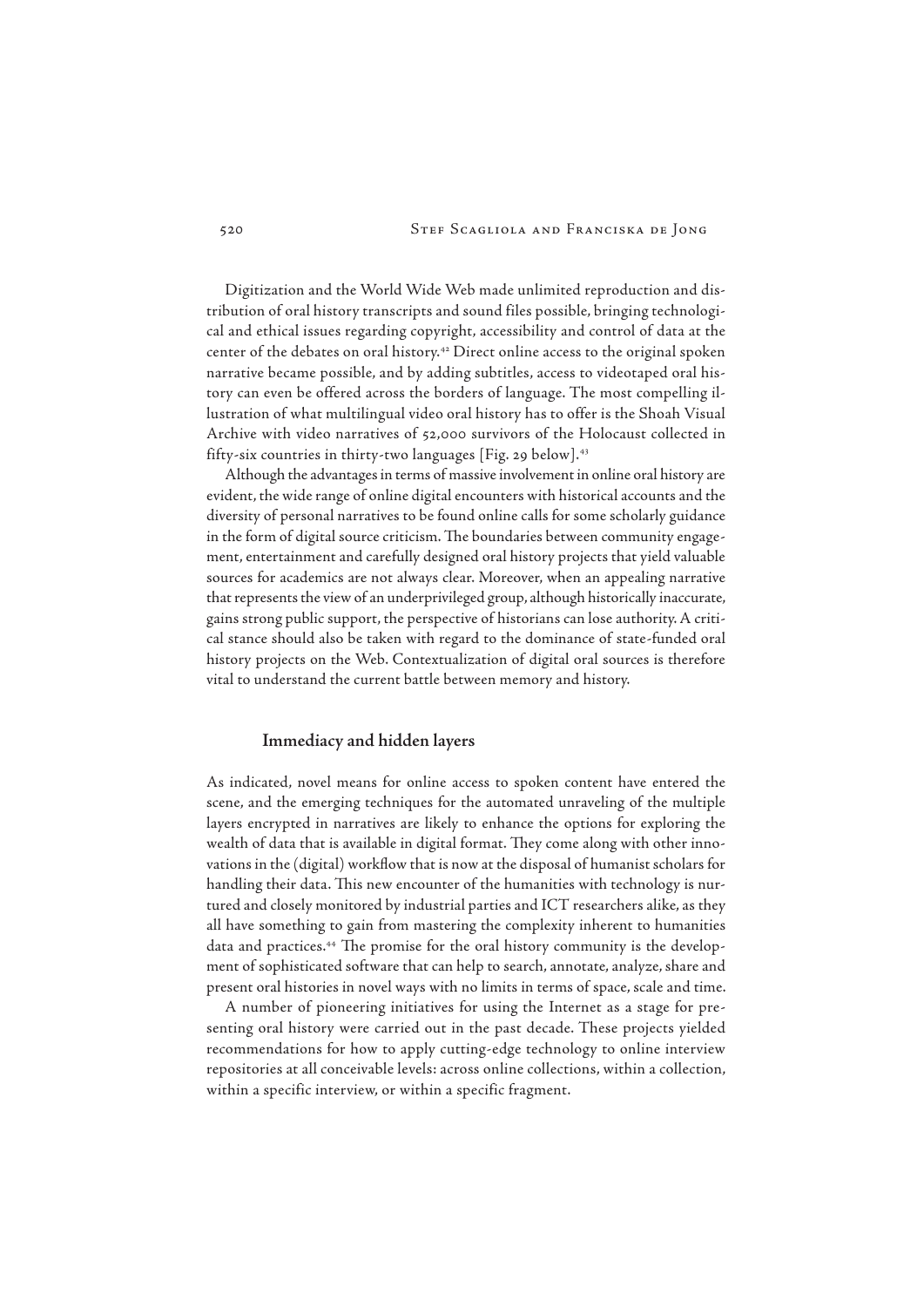#### Clio's Talkative Daughter Goes Digital



Fig. 29: Home page of the Shoah Foundation Visual Archive

According to Michael Frisch, the paradigm emerging in the application of search technology to digitized oral history, is characterized by 'a postdocumentary sensibility': away from text and sensitive to other dimensions of human expression than language, including the nonverbal and affective layers of speech (visual and nonvisual) and gestures, or in other words: the 'full' story. The nonverbal dimensions are also crucial for the interaction design of online platforms giving access to spoken word content. Audio content may be faceted (not just speech, but also sighs, laughter, hesitations, corrections, etc. ), and video narratives are inherently multifaceted, but user interfaces should also provide visual anchors, such as timelines, related image content and well-designed frameworks for the presentation of metadata and time-coded pointers to search results. Ideally, life stories can be played together with any relevant geographical and chronological context, and without dependency on information elsewhere in cyberspace. Figure 30 (see next page) contains an illustration of the timeline visualization for retrieved fragments in the access portal for a collection of thirty-eight interviews with survivors from Camp Buchenwald.<sup>45</sup>

In addition to tools for search and navigation, analytical tools for the automatic discovery of patterns in oral history data are gradually becoming available for scholarly use. The successful and rapid adoption of such tools in humanities disciplines such as ethnography, literature studies and media studies, calls for the exploration of their usability for oral history. The so-called 'mining' of speech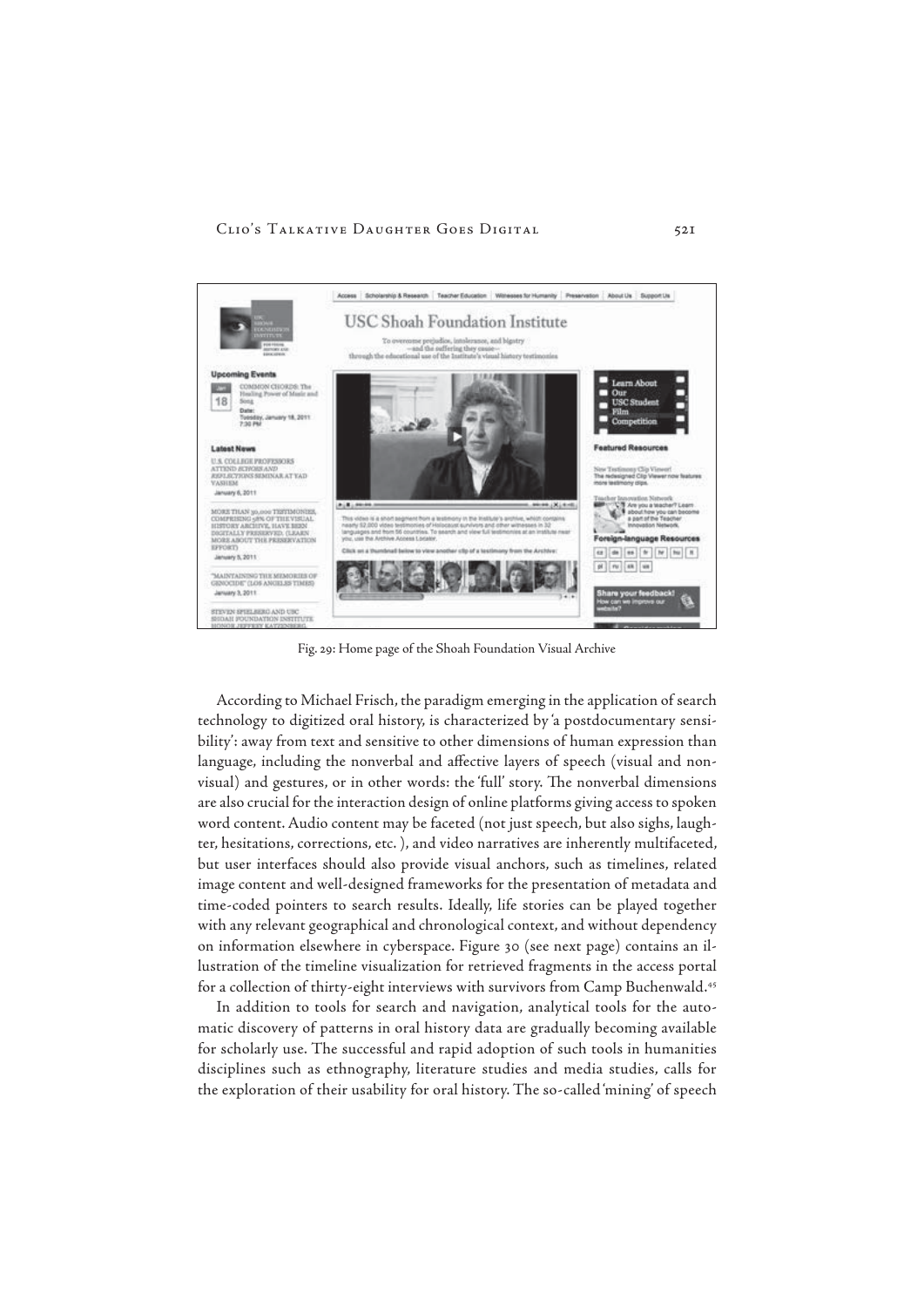### Stef Scagliola and Franciska de Jong



Fig. 30: Timeline visualization of retrieved fragments in the access portal for a collection of thirtyeight interviews with Dutch survivors from Camp Buchenwald, Buchenwald, NIOD Instituut voor Oorlogs-, Holocaust- en Genocidestudies, http://www.buchenwald.nl

data is mostly approached as a special instance of text mining (also known as text analytics), as for spoken word content the textual annotations layers, including metadata and interview transcripts, can be used.<sup>46</sup> Tools supporting content sharing are specifically relevant from the perspective of archives that deploy some form of crowdsourcing and that invite the general public or dedicated communities of amateurs to help enriching archival content.

How to benefit from the innovations described and illustrated above lies in the hands of scholars who are willing to embrace e-humanities and the challenges of engaging in collaboration with software engineers.47 Of course, the innovations have encountered skeptical responses, and in the field of oral history with its rich tradition of debates on how to appreciate new technology, one may expect that there will be recurring calls for rethinking the risks and virtues attributed to the digital humanities. Some of these attributions are expressed through concepts such as 'distant reading' (as opposed to 'close reading').<sup>48</sup>

The support for search and navigation in speech collections and the tools for pattern detection in spoken audio are likely to reach maturity in the coming years. For oral history this would lead to the paradoxical scenario that transcriptions are fully exploited, while at the same time the potential is created for direct access to oral sources without engaging in transcript reading. This is once again an illustration of the ever shifting balance in the appreciation of the spoken word and transcripts that characterizes the field of oral history.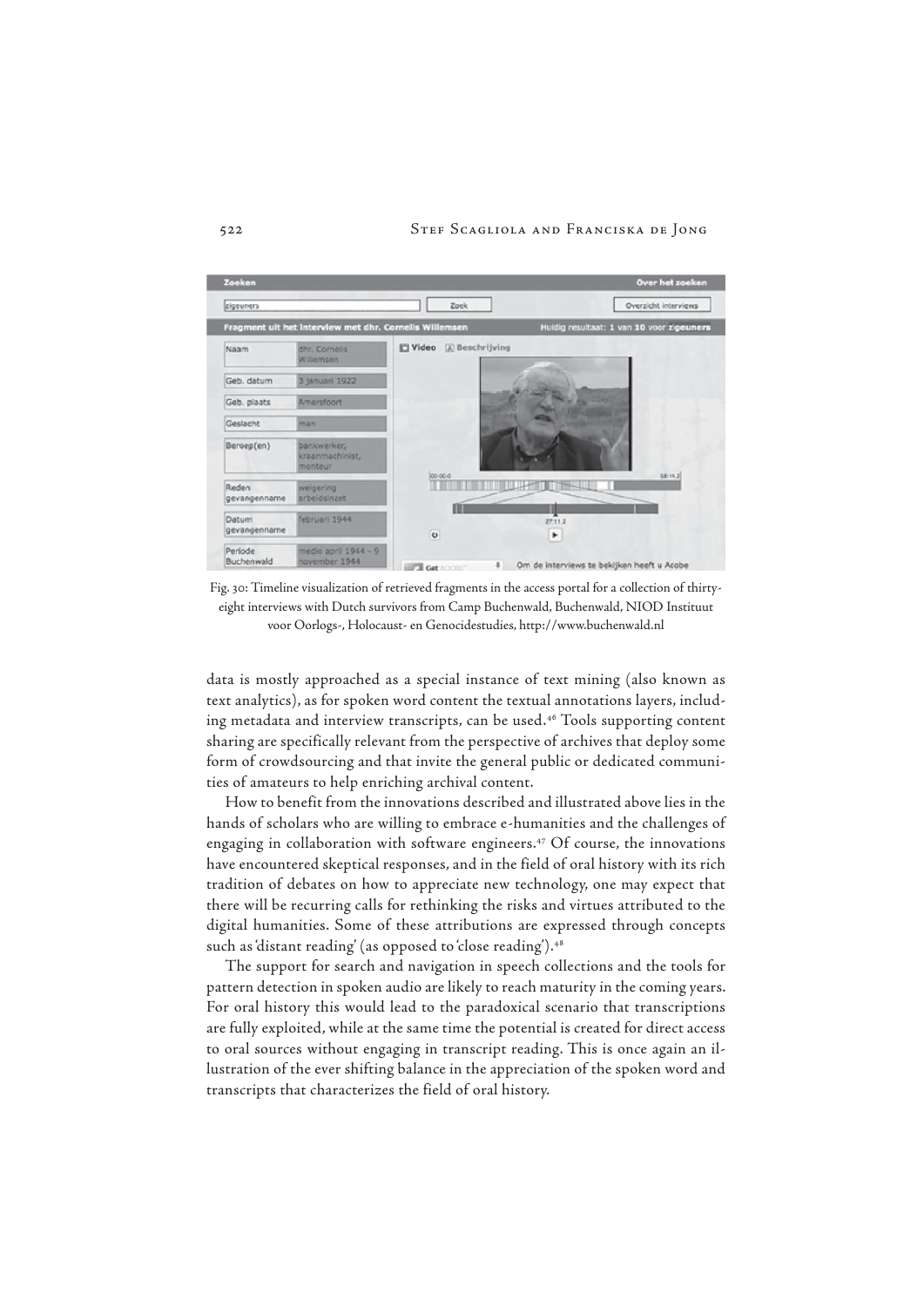#### **Notes**

- A. Freund, 'Oral History as Process-Generated Data', *Historical Social Research* 34.1  $(2009), 22 - 48,$
- R. Grele, 'Oral History as Evidence', in T.L. Charlton, L.E. Myers, and R. Sharpless (eds.), *History of Oral History: Foundations and Methodology* (Altamira, 2007), 34.
- Peter Burke has observed that Leopold von Ranke was less orthodox than his followers; just as Marx was not a Marxist, Ranke was not a Rankean ('Overture the New History, Its Past and Its Future' in Burke (ed.), *New Perspectives on Historical Writing* [Cambridge,  $1991, 3$ .
- Paul Thompson, *The Voice of the Past* (Oxford: Oxford University Press, 2009), 35.
- J. Morris, 'Inimitable Charlatan or the "Father of History"? A Reexamination of Herodotus', URL: http://www.yale.edu/heyzeus/winter2002/herodotus.pdf. Cf.: 'Herodotus as an Ancient Journalist: Reimagining Antiquity's Historians as Journalists', online paper by J. Saltzman, Annenberg School for Communication and Journalism, University of Southern California, Los Angeles, CA, URL: http://ijpc.uscannenberg.org/journal/index.php/ijpcjournal/article/viewFile/22/29. The difference between the two Greek historians is accentuated strongly in order to illustrate that the discussion about the validity of oral sources has a long tradition. According to some classicists a closer reading of their texts makes clear that there are passages in the work of either that do not fit well with this ideal-typical differentiation.
- 6 Thompson, *The Voice*, 34.
- *Ibid.*, 51.
- 8 *Ibid.*, 56.
- Just a few examples of new approaches to history are the French Annales movement, with its focus on social structures and mentalities, the interest in micro-histories and egodocuments expressed by historians like Carlo Ginzburg and Leroy Ladurie, and anthropologists like Eric Wolf, who tried to rewrite world history from a subaltern perspective in his magnum opus *Europe and the People without History* (Berkeley, 1982).
- 10 Thompson, *The Voice*, 54.
- C. Weber, 'University Collections as Custodians of Oral Heritage: Some Examples from Germany', URL: http://publicus.culture.hu-berlin.de/umac/2004/weber.doc.
- 12 T.A. Edison, *North American Review*, June 1878, Library of Congress, Motion Picture, Broadcasting and Recorded Sound Division; URL: http://memory.loc.gov/ammem/ edhtml/edcyldr.html.
- Edward B. Moogk and Paul Théberge, 'Recorded Sound Technology and Its Impact', The Canadian Encyclopedia, URL: http://www.thecanadianencyclopedia.com/en/article/ recorded-sound-technology-and-its-impact-emc/; U. Idzikowska, *De fonograaf in de Nederlandstalige literatuur rond de eeuwwisseling; een motievenstudie* (MA thesis, Ghent University, 2009/2010), URL: http://lib.ugent.be/fulltxt/RUG01/001/457/999/RUG01-001457999\_2011\_0001\_AC.pdf.
- Original source unknown. The cartoon is included in J. Weverbergh and I. Hobana, *De triomf van de droom* (Antwerp-Baarn, 1991), 35, cf. Idzikowska, De fonograaf, 16.
- 15 Benedetto Croce, 'Sentendo parlare un vecchio napoletano del Quattrocento' (orig. 1913), in Storie e leggende napoletane (Bari: Laterza, 1948), 121-122. Cited in Alessandro Casellato, 'Le guerre non finiscono mai. Fonti orali, storiografia, culture di Guerra', in *Associazione di Storia Orale, Fonte edite.* URL: http://www.aisoitalia.it/wp-content/uploads/ Storia-orale-storiografia-e-cuture-di-guerra.pdf; website: Associazione di Storia Orale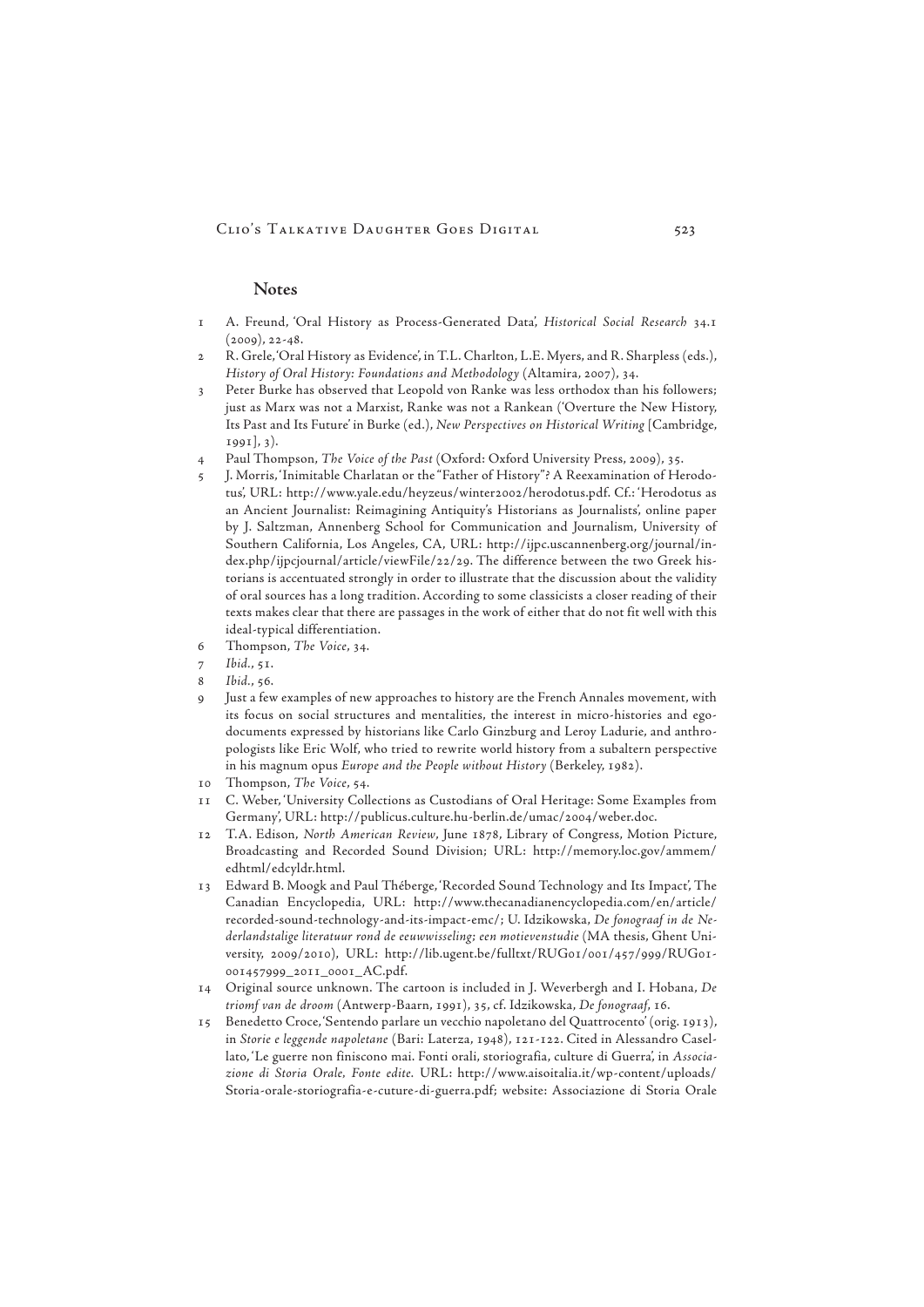Italiana: http://www.aisoitalia.it/2008/12/28/alessandro-casellato/ (translation by Stef Scagliola).

- 16 URL: http://www.britannica.com/EBchecked/topic/357264/magnetic-recording.
- Casellato, 'Le guerre non finiscono mai'.
- S. Ziegler, 'Die akustischen Sammlungen. Historische Tondokumente im Phonogramm-Archiv und im Lautarchiv', in Horst Bredekamp and Jochen Brüning (eds.), *Theater der Natur und Kunst/Theatrum naturae et artis. Wunderkammern des Wissens* (Berlin, 2000).
- A. Fontana and J. Frey, 'The Art of Science', in N. Denzin, *The Handbook of Qualitative Re*search (Sage, 1994), URL: http://jan.ucc.nau.edu/~pms/cj355/readings/fontana%26frey. pdf.
- R. Sharpless, 'The History of Oral History', in T.L. Charlton, L.E. Myers, R. Sharpless (eds.), *History of Oral History: Foundations and Methodology* (Lanham, MD: AltaMira Press, 2007), 11-12, See also: S. Everett, *Oral History Techniques and Procedures* (Washington, DC: Center of Military History, United States Army, 1992).
- *Voices of the Holocaust*, Paul V. Galvin Library, Illinois Institute of Technology, URL: http://voices.iit.edu/david\_boder.
- J. Hirsch, *Portrait of America: A Cultural History of the Federal Writers' Project* (Wilmington: University of North Carolina Press, 2003), 147-148.
- 23 URL: http://suite101.com/a/the-federal-writers-project-a-new-deal-initiative-a240803/. The fact that recording devices were only used for a very small part of the project and that the eventual sources were the notes of the interviewers and not the original wordings of the interviewees, does not mean that the accounts should be regarded as a form of journalism. They were created as sources with clear instructions to stay as close as possible to the language of the speakers.
- Sharpless, 'The History of Oral History', . *The Oregon Encyclopedia*, URL: http://www. oregonencyclopedia.org/entry/view/federal\_writers\_project\_in\_oregon/.
- Hirsch, *Portrait of America.*
- 26 Thompson, The Voice, 65.
- 27 R. Grele, 'Oral History as Evidence', in Sharpless, *History of Oral History*, 36-37.
- 28 Grele, 'Oral History', 38.
- E.I. Dixon and J.V. Mink (eds.), *Oral History at Arrowhead: The Proceedings of the First National Colloquim on Oral History* (Los Angeles: Oral History Association, 1967); Grele, 'Oral History', 39.
- Thompson, *The Edwardians: The Remaking of British Society* (Philadelphia: Taylor and Francis, 2005). URL: http://www.esds.ac.uk/qualidata/online/data/edwardians/introduction.asp.
- A. Thomson, M. Frisch, and A. Hamilton, 'The Memory and History Debates: Some International Perspectives', Oral History 2.22 (Autumn 1994), 33-35.
- B. Tuchman, 'Distinguishing the Significant from the Insignificant', in D.K. Dunaway and W.K. Baum (eds.), *Oral History: An Interdisciplinary Anthology* (London/New Delhi, 1994), 94-98; Sharpless, 'The History'.
- 33 R. Perks and A. Thomson, *The Oral History Reader* (New York, 2006), 1.
- J. Winter, 'The Generation of Memory: Reflections on the Memory Boom in Contemporary Historical Studies', *Bulletin of the German Historical Institute* (Spring 2000), URL: http://www.ghi-dc.org/publications/ghipubs/bu/027/b27winterframe.html.
- 35 A.S. Milward, 'Bad Memories', *Times Literary Supplement*, 14 April 2000, 8.
- 36 Sharpless, 'History of Oral History', 14.
- 37 Grele, 'Oral History', 53-54.